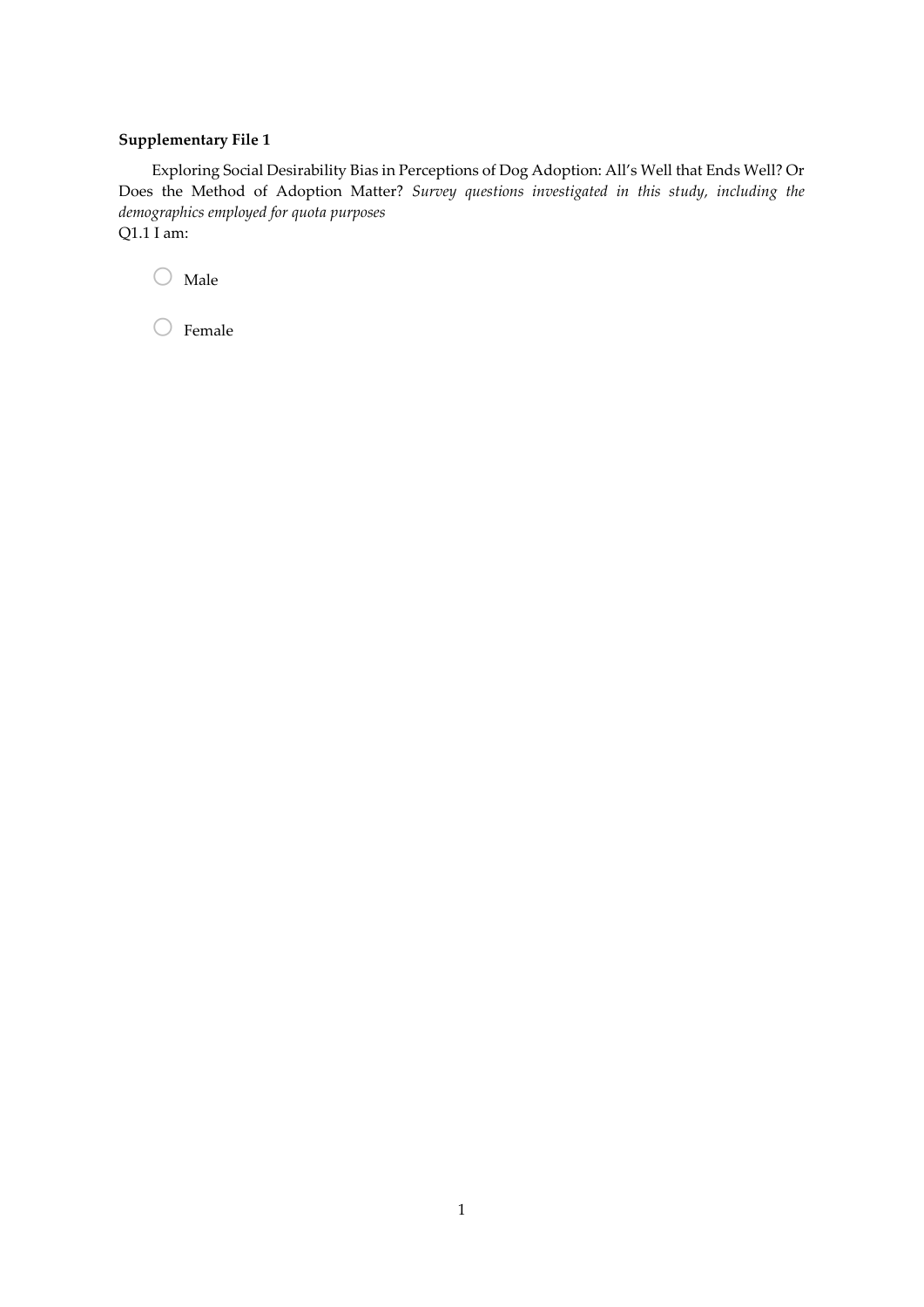Q1.2 I am \_\_\_\_\_ years old.

 $\bigcirc$  Under 18  $\bigcirc$  18 - 24  $\bigcirc$  25 - 34  $35 - 44$  $\bigcirc$  45 - 54  $55 - 65$  $\bigcirc$  65 +

Q1.3 My household (including all other adults and children living in my household) has the following number of members (include yourself):

o Adults (18 years and older) \_\_\_\_\_\_\_\_\_\_\_\_\_\_\_\_\_\_\_\_\_\_\_\_\_\_\_\_\_\_\_\_\_\_\_\_\_\_\_\_\_\_\_\_\_\_\_\_

o Children (Under 18 years old) \_\_\_\_\_\_\_\_\_\_\_\_\_\_\_\_\_\_\_\_\_\_\_\_\_\_\_\_\_\_\_\_\_\_\_\_\_\_\_\_\_\_\_\_\_

Q1.4 My annual pre-tax, household income is:

o \$0-\$24,999

 $$25,000-$49,999$ 

o \$50,000-\$74,999

o \$75,000-\$99,999

 $\circ$  \$100,000 and higher

Q1.5 The best description of my educational background is:

| $\bigcirc$ Did not graduate from high school |
|----------------------------------------------|

 $\bigcirc$  Graduated from high school, Did not attend college

o Attended College, No Degree earned

 $\bigcirc$  Attended College, Associates or Bachelor's Degree earned

o Attended College, Graduate or Professional Degree earned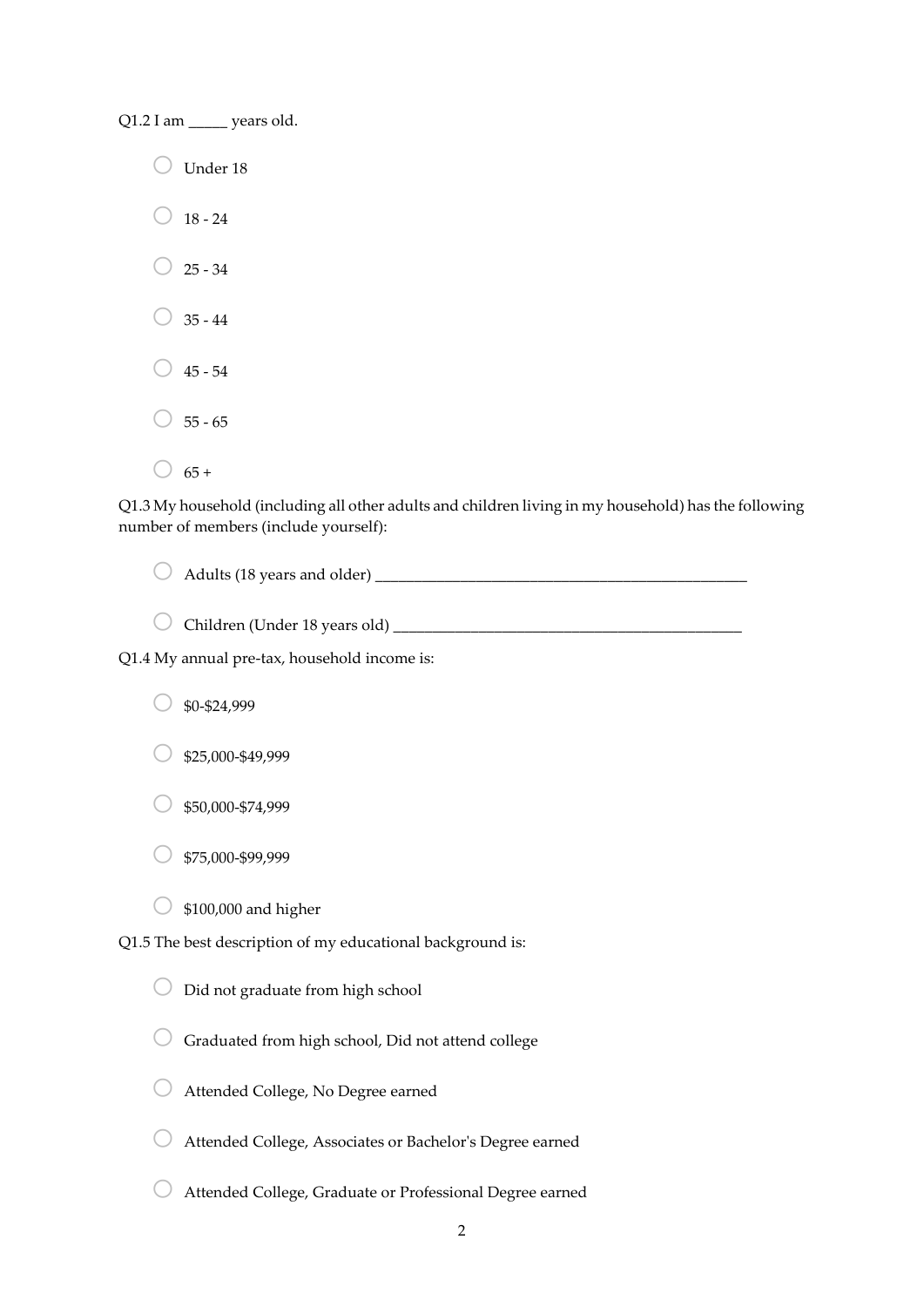Q1.6 My region of residence is: \_\_\_\_\_\_\_\_\_\_. Select one option from the drop down menu.

 $\bigcirc$  Northeast (CT, ME, MA, NH, NJ, NY, PA, RI, VT) (1)

 $\circ$  South (AL, AR, DE, DC, FL, GA, KY, LA, MD, MS, NC, OK, SC, TN, TX, VA, WV) (2)

 $\bigcirc$  Midwest (IL, IN, IA, KS, MI, MN, MO, NE, ND, OH, SD, WI) (3)

 $\bigcirc$  West (AK, AZ, CA, CO, HI, ID, MT, NV, NM, OR, UT, WA, WY) (4)

Q2.1 In the following exercise you will be asked to select the most ethical and the least ethical way to adopt a dog. It is important to note you will be asked **10 Identical Questions**, with **DIFFERENT** answer choices.

Q2.2 From the following set of sources, select the source that is the most ethical source to adopt a dog and the least ethical source to adopt a dog.

 $\begin{array}{c} \hline \end{array}$ 

| Most ethical |                                          | Least ethical |
|--------------|------------------------------------------|---------------|
|              | Adopted from a breeder                   |               |
|              | Adopted from a pet store                 |               |
|              | Adopted at a municipal<br>animal shelter |               |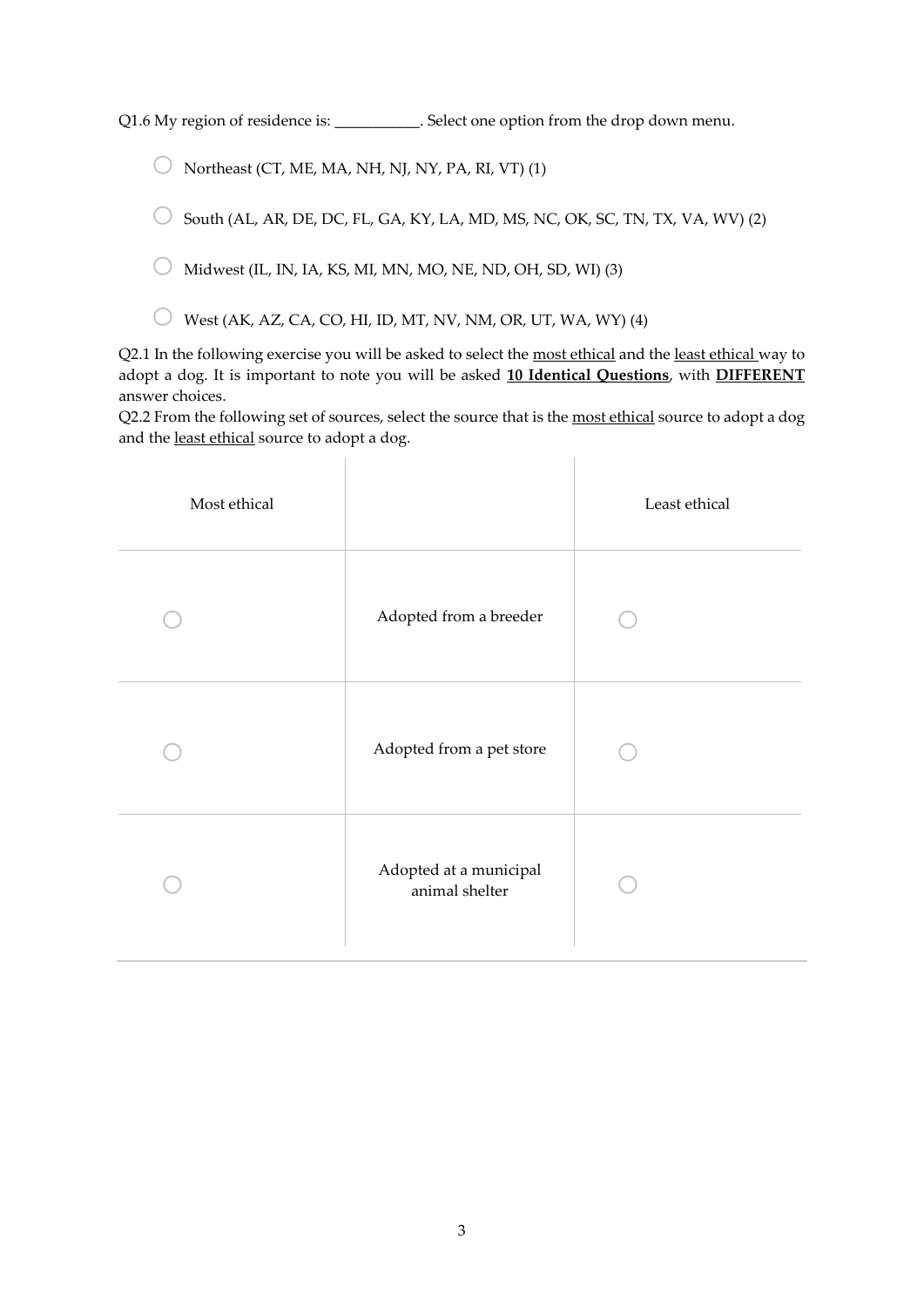Q2.3 From the following set of sources, select the source that is the <u>most ethical</u> source to adopt a dog and the <u>least ethical</u> source to adopt a dog.  $\overline{\phantom{a}}$ 

| Most ethical |                                           | Least ethical |
|--------------|-------------------------------------------|---------------|
|              | Adopted from a privately<br>owned shelter |               |
|              | Adopted from a breed rescue               |               |
|              | Adopted from a breeder                    |               |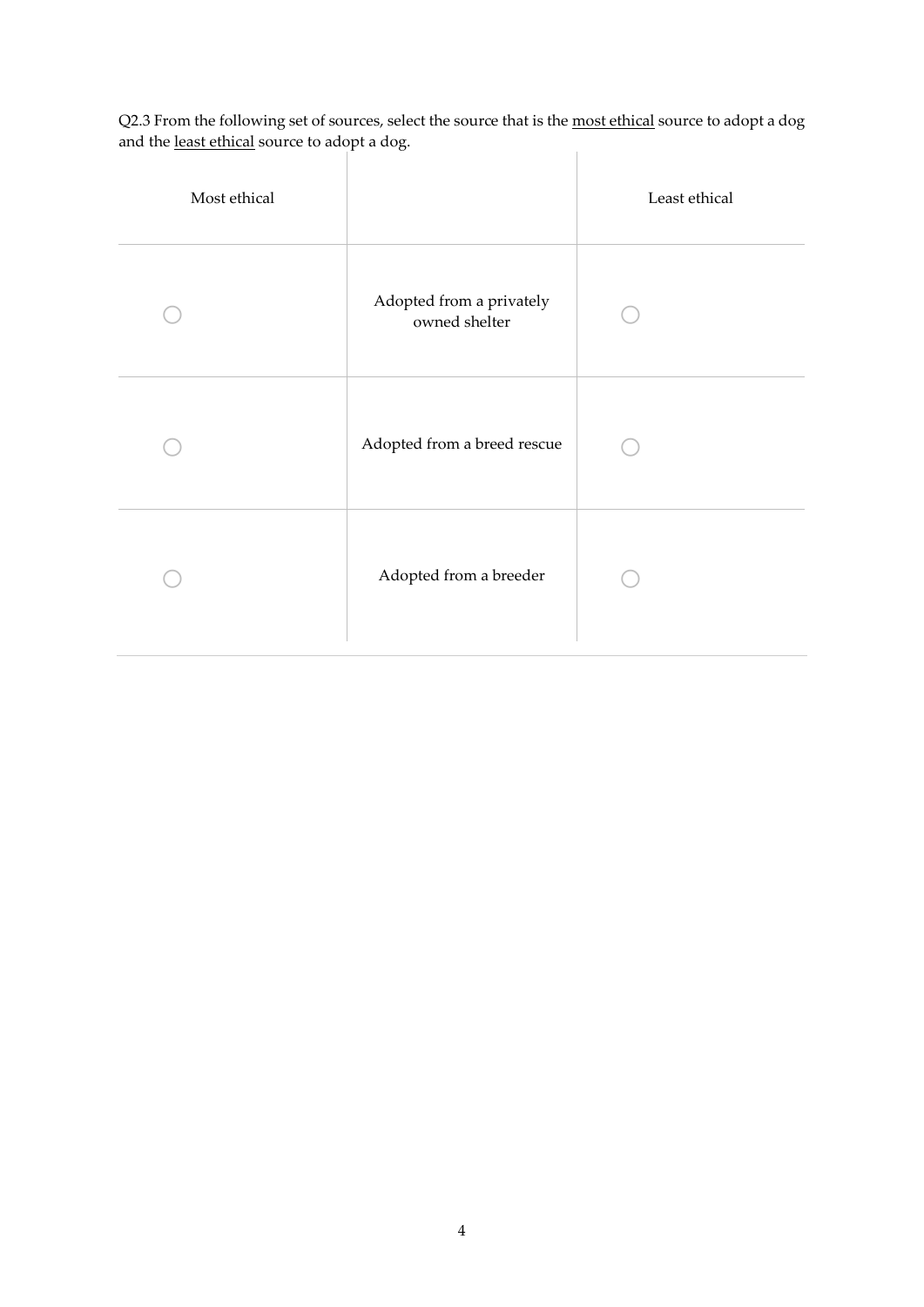Q2.4 From the following set of sources, select the source that is the <u>most ethical</u> source to adopt a dog and the <u>least ethical</u> source to adopt a dog.  $\begin{array}{c} \hline \end{array}$ 

| Most ethical |                                           | Least ethical |
|--------------|-------------------------------------------|---------------|
|              | Adopted at a municipal<br>animal shelter  |               |
|              | Adopted from a pet store                  |               |
|              | Adopted from a privately<br>owned shelter |               |
|              |                                           |               |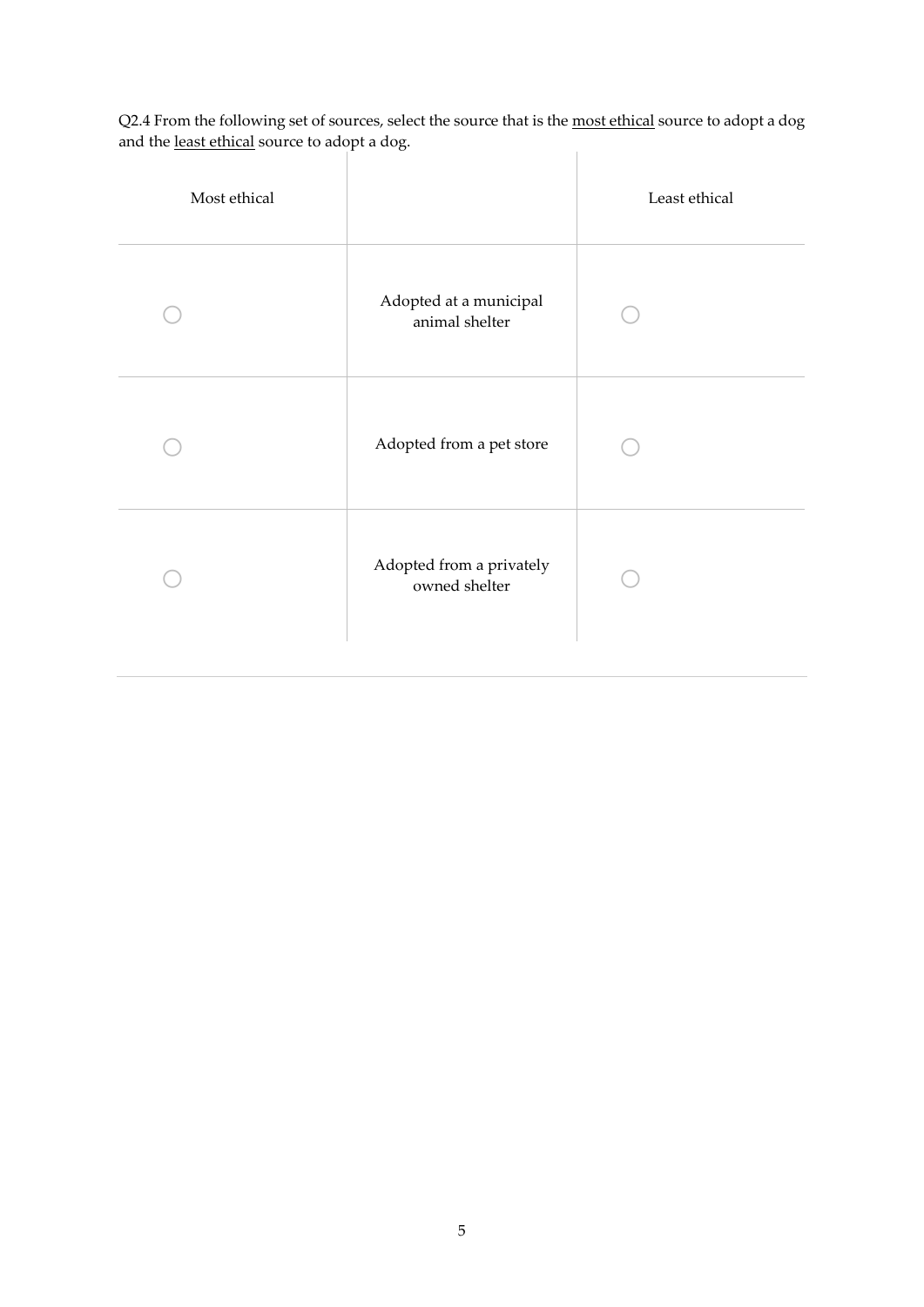Q2.5 From the following set of sources, select the source that is the <u>most ethical</u> source to adopt a dog and the <u>least ethical</u> source to adopt a dog.  $\mathbb{R}$ 

 $\mathcal{L}$ 

| Most ethical |                                          | Least ethical |
|--------------|------------------------------------------|---------------|
|              | Adopted from a breed rescue              |               |
|              | Adopted at a municipal<br>animal shelter |               |
|              | Adopted from a pet store                 |               |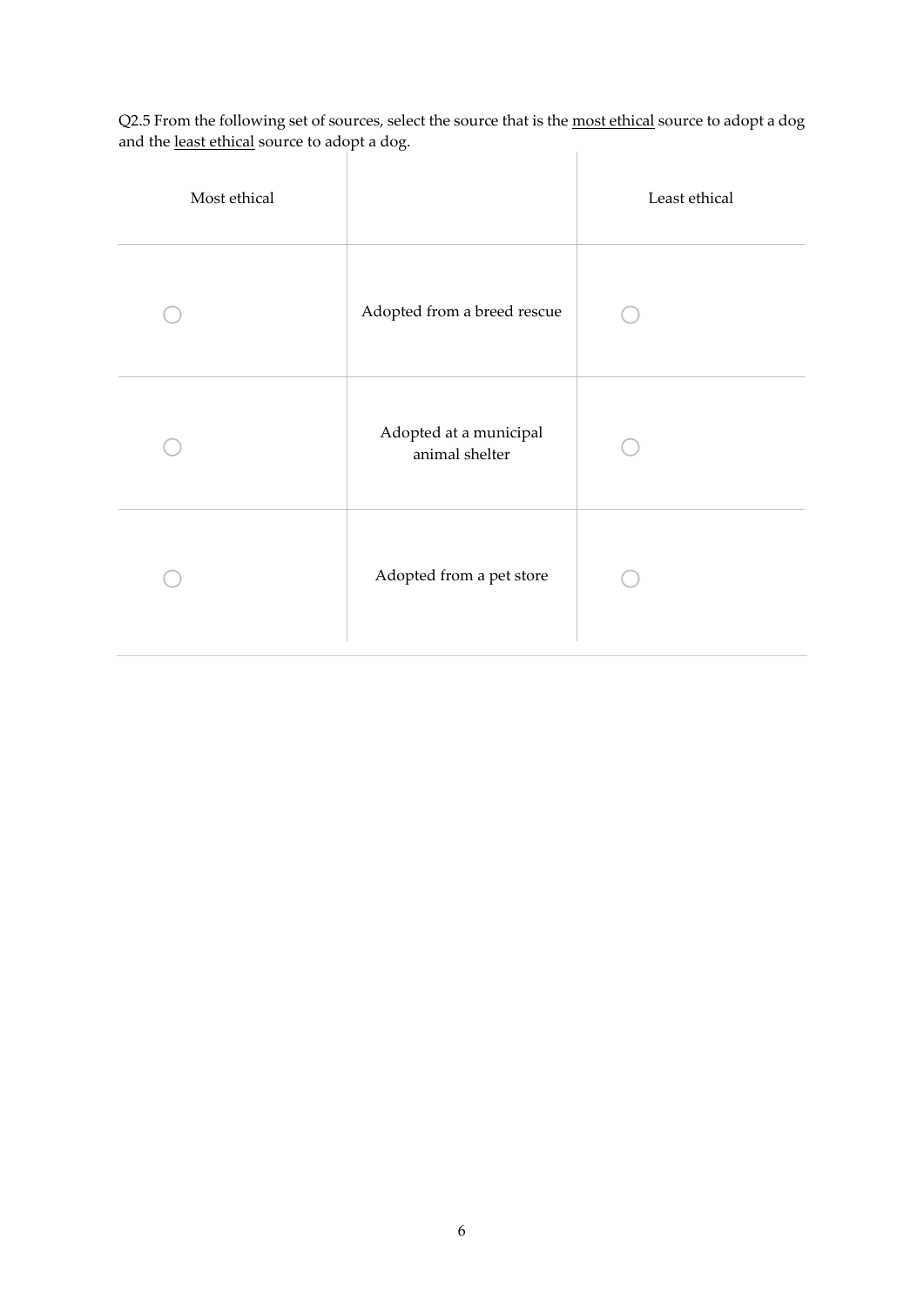Q2.6 From the following set of sources, select the source that is the <u>most ethical</u> source to adopt a dog and the <u>least ethical</u> source to adopt a dog.  $\mathbb{R}$ 

- 1

| Most ethical |                                           | Least ethical |
|--------------|-------------------------------------------|---------------|
|              | Adopted from a breeder                    |               |
|              | Adopted at a municipal<br>animal shelter  |               |
|              | Adopted from a privately<br>owned shelter |               |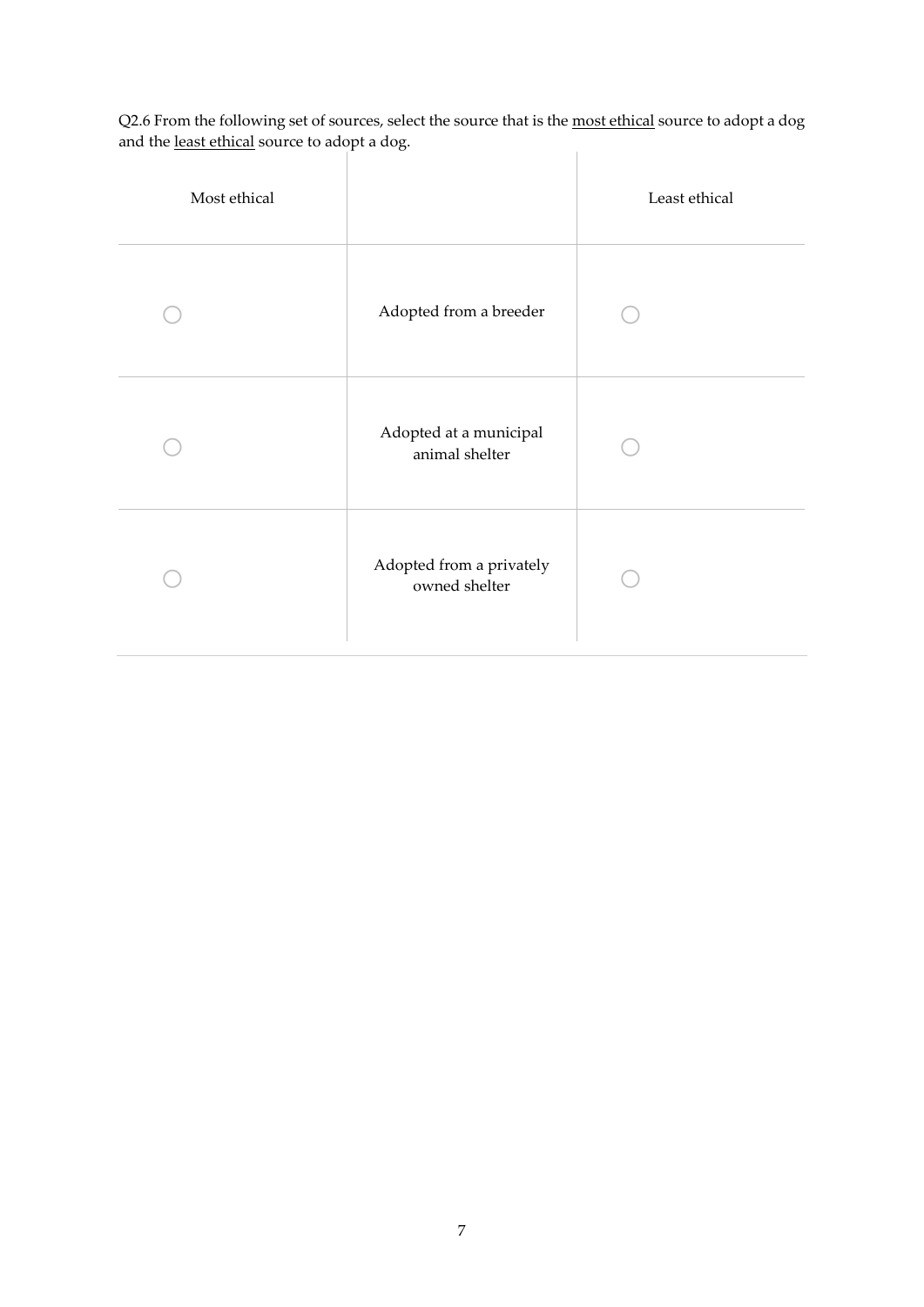Q2.7 From the following set of sources, select the source that is the <u>most ethical</u> source to adopt a dog and the <u>least ethical</u> source to adopt a dog.  $\overline{\phantom{a}}$ 

| Most ethical |                                           | Least ethical |
|--------------|-------------------------------------------|---------------|
|              | Adopted from a pet store                  |               |
|              | Adopted from a privately<br>owned shelter |               |
|              | Adopted from a breed rescue               |               |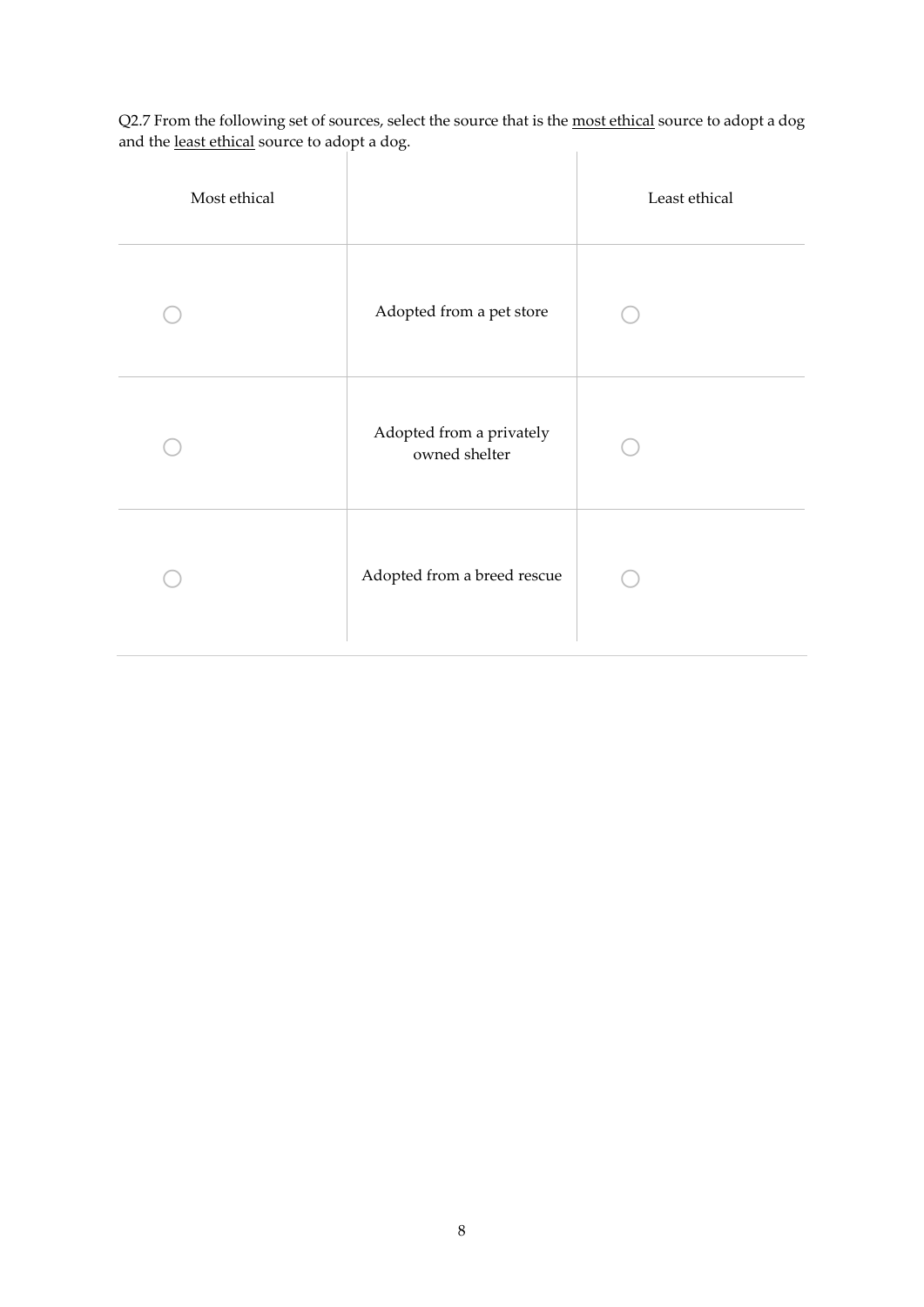Q2.8 From the following set of sources, select the source that is the <u>most ethical</u> source to adopt a dog and the <u>least ethical</u> source to adopt a dog.

| Most ethical | $\check{ }$                               | Least ethical |
|--------------|-------------------------------------------|---------------|
|              | Adopted from a breed rescue               |               |
|              | Adopted from a privately<br>owned shelter |               |
|              | Adopted at a municipal<br>animal shelter  |               |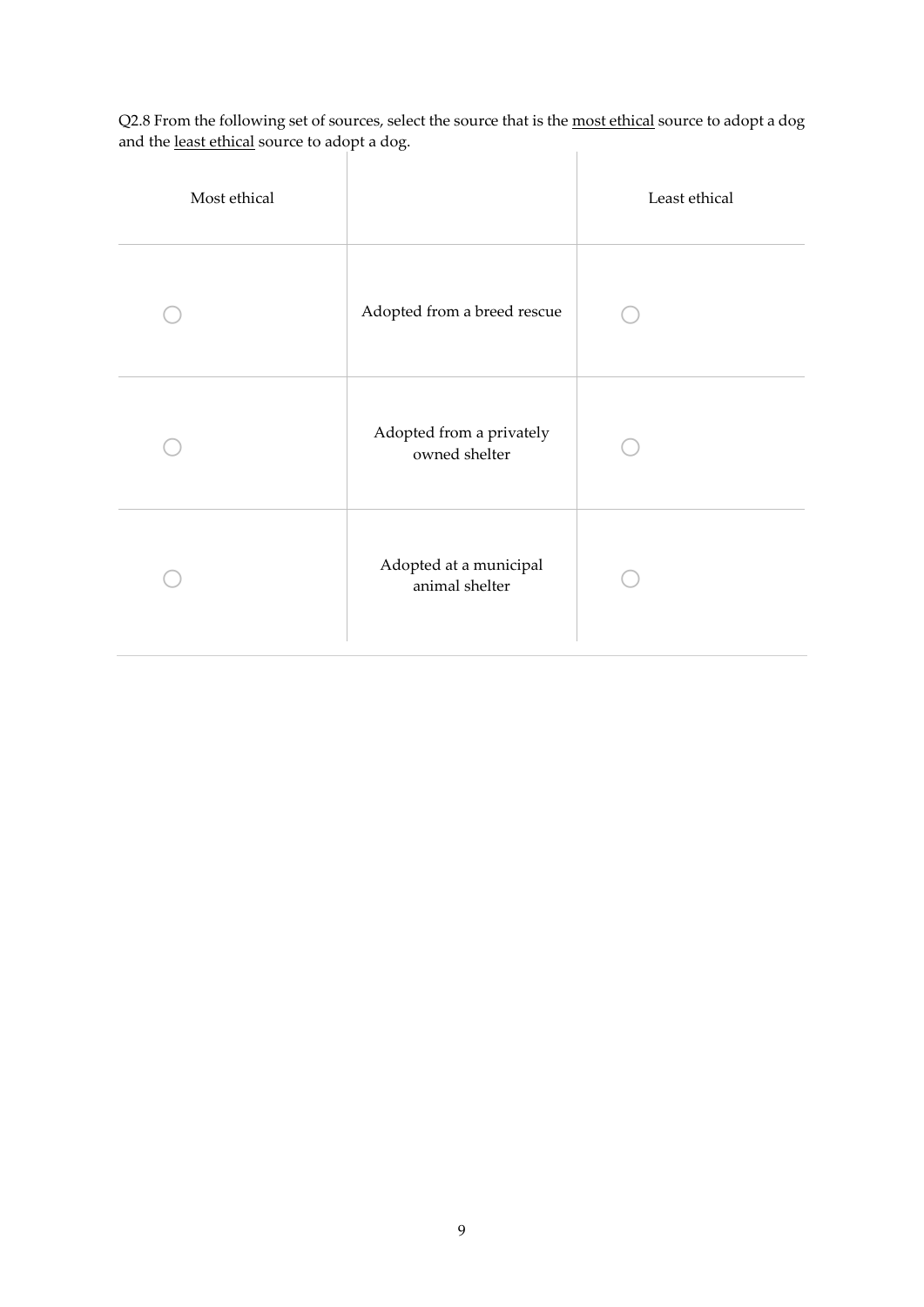Q2.9 From the following set of sources, select the source that is the <u>most ethical</u> source to adopt a dog and the <u>least ethical</u> source to adopt a dog.  $\mathbb{R}$ 

- 1

| Most ethical |                                              | Least ethical |
|--------------|----------------------------------------------|---------------|
|              | Adopted at a municipal<br>animal shelter (1) |               |
|              | Adopted from a breeder                       |               |
|              | Adopted from a breed rescue                  |               |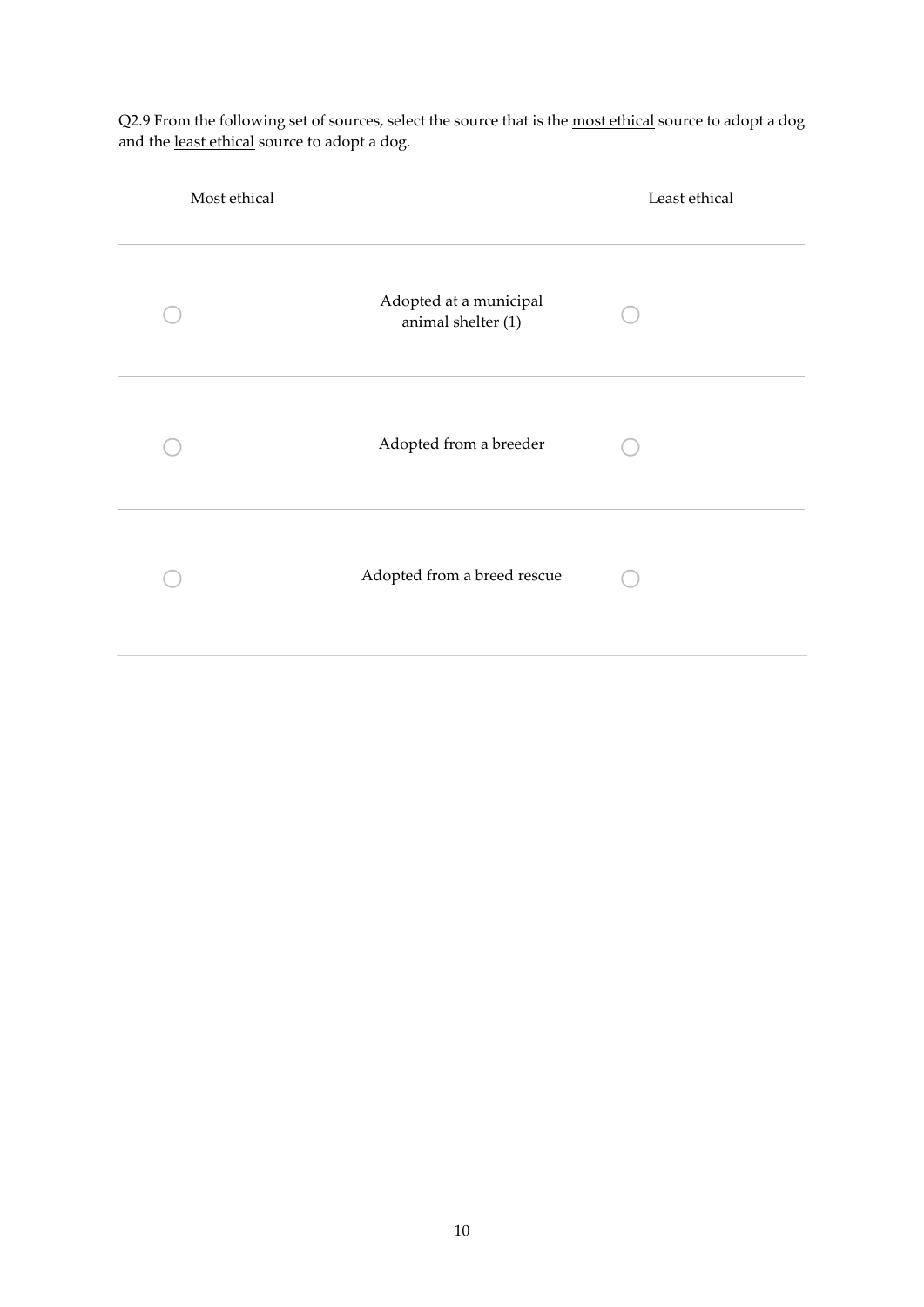Q2.10 From the following set of sources, select the source that is the <u>most ethical</u> source to adopt a dog and the <u>least ethical</u> source to adopt a dog.  $\begin{array}{c} \hline \end{array}$ 

| Most ethical |                                           | Least ethical |
|--------------|-------------------------------------------|---------------|
|              | Adopted from a privately<br>owned shelter |               |
|              | Adopted from a breeder                    |               |
|              | Adopted from a pet store                  |               |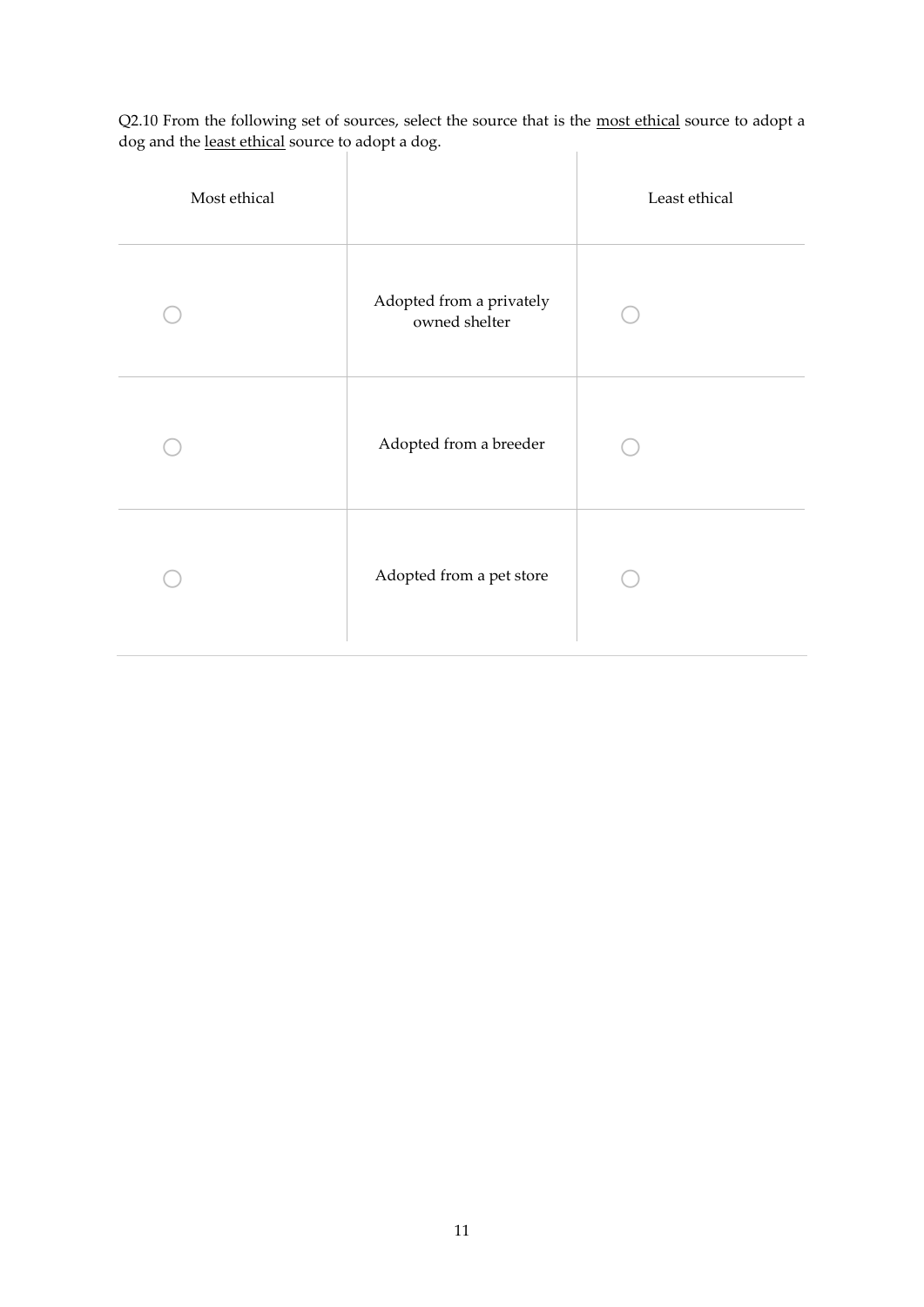Q2.11 From the following set of sources, select the source that is the most ethical source to adopt a dog and the least ethical source to adopt a dog.  $\begin{array}{c} \hline \end{array}$ 

- 11

| Most ethical |                             | Least ethical |
|--------------|-----------------------------|---------------|
|              | Adopted from a pet store    |               |
|              | Adopted from a breed rescue |               |
|              | Adopted from a breeder      |               |

Q3.1 Do you have a dog currently or have you had a dog in the past 5 years?

| U | N <sub>o</sub>                       |
|---|--------------------------------------|
|   | $\Box$ I currently have a dog        |
|   | I have had a dog in the past 5 years |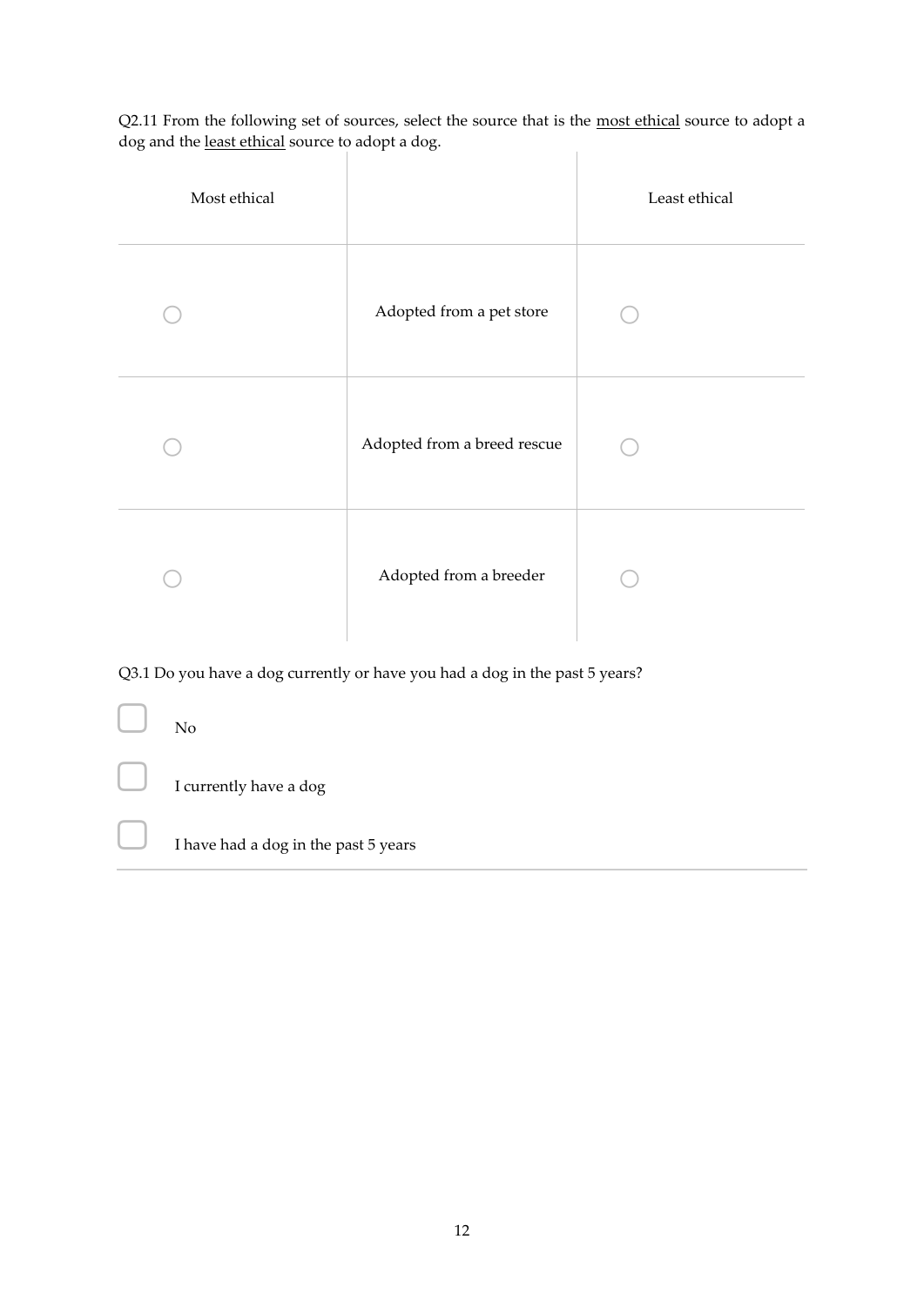| Q3.2 How have you acquired a dog? (Select all that apply)            |  |  |  |  |
|----------------------------------------------------------------------|--|--|--|--|
| Adoption (shelter or rescue organization)                            |  |  |  |  |
| Bred them myself                                                     |  |  |  |  |
| Purchased directly from a breeder (on-site where dogs are bred/kept) |  |  |  |  |
| Purchased directly from a breeder online (via the breeder's website) |  |  |  |  |
| Purchased from online retailer                                       |  |  |  |  |
| Purchased from pet store                                             |  |  |  |  |
| Stray                                                                |  |  |  |  |
| Gift from friend/family member                                       |  |  |  |  |
| Other (i.e., parking lot)                                            |  |  |  |  |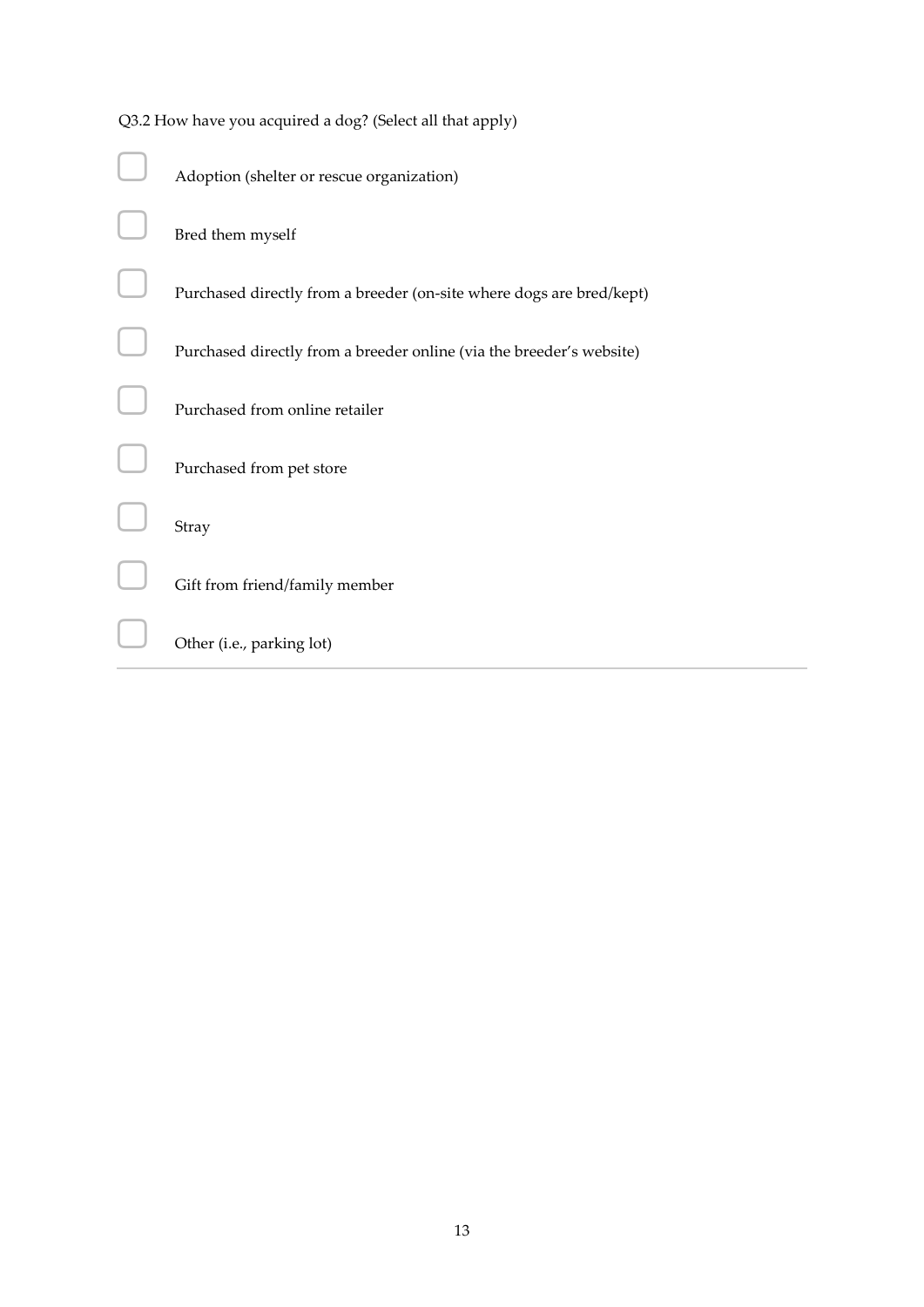Q3.3 For what reasons did you acquire your dog in that manner (Select all that apply)

| Impulse buy                                                  |
|--------------------------------------------------------------|
| Reputation of the breeder                                    |
| Reputation of the rescue/shelter                             |
| Previous experience                                          |
| Wanted a specific breed or type of dog                       |
| Cost                                                         |
| Guilt                                                        |
| Peer pressure                                                |
| It was the right thing to do                                 |
| Dog came with pet insurance                                  |
| Dog came with training/education                             |
| Dog came with health guarantee                               |
| Q3.4 How often do/did you take your dog to the veterinarian? |
| Never                                                        |
| Once a year                                                  |
| More than once a year                                        |
| I don't know                                                 |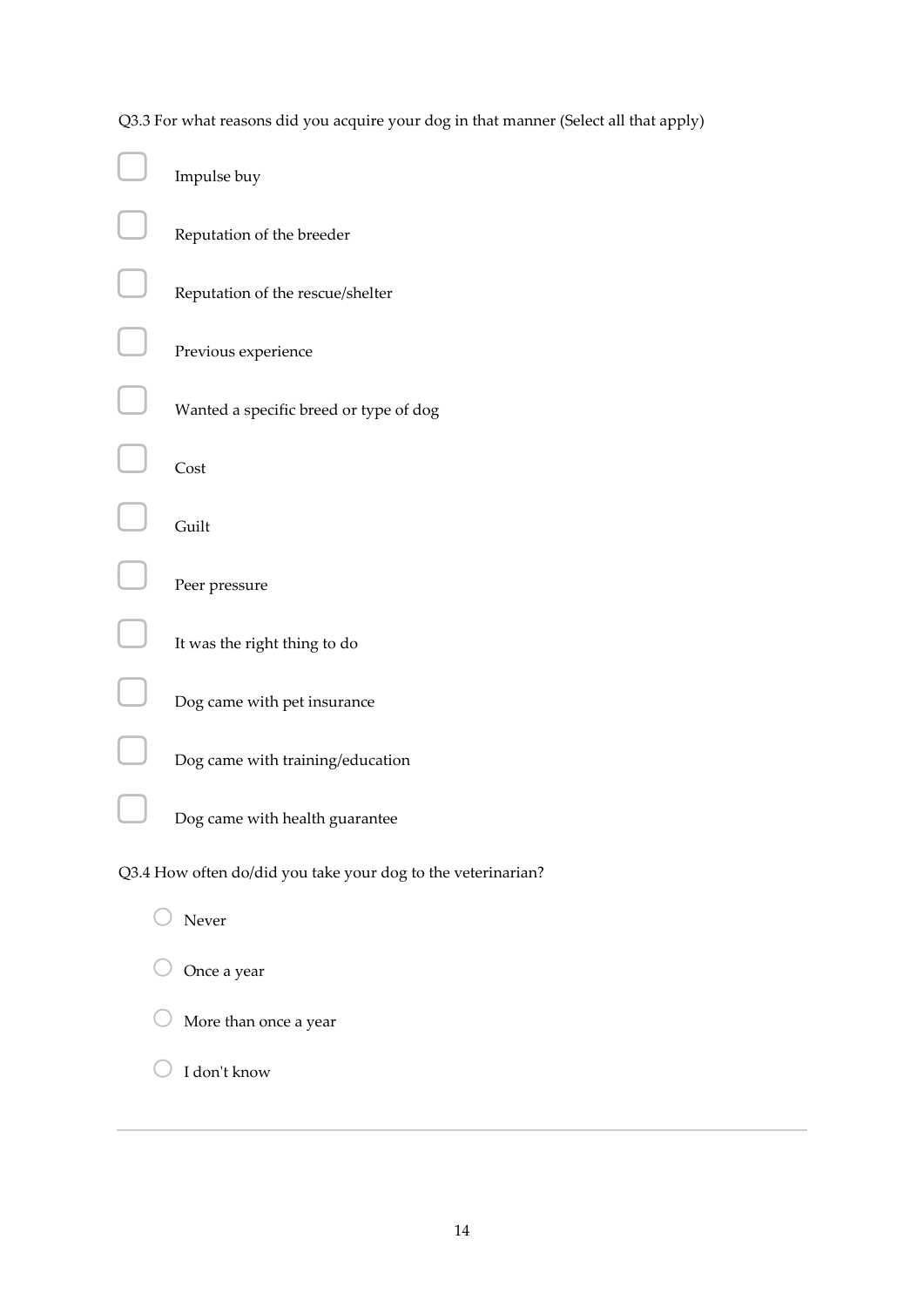|  | Q3.5 How often do/did you use heart worm prevention on your dog? |  |
|--|------------------------------------------------------------------|--|
|  |                                                                  |  |

| Continuously                                                        |
|---------------------------------------------------------------------|
| Sometimes                                                           |
| Never                                                               |
| I don't know                                                        |
|                                                                     |
|                                                                     |
| Q3.6 How often do/did you use flea and tick prevention on your dog? |
| Continuously                                                        |
| Sometimes                                                           |
| Never                                                               |
| I don't know                                                        |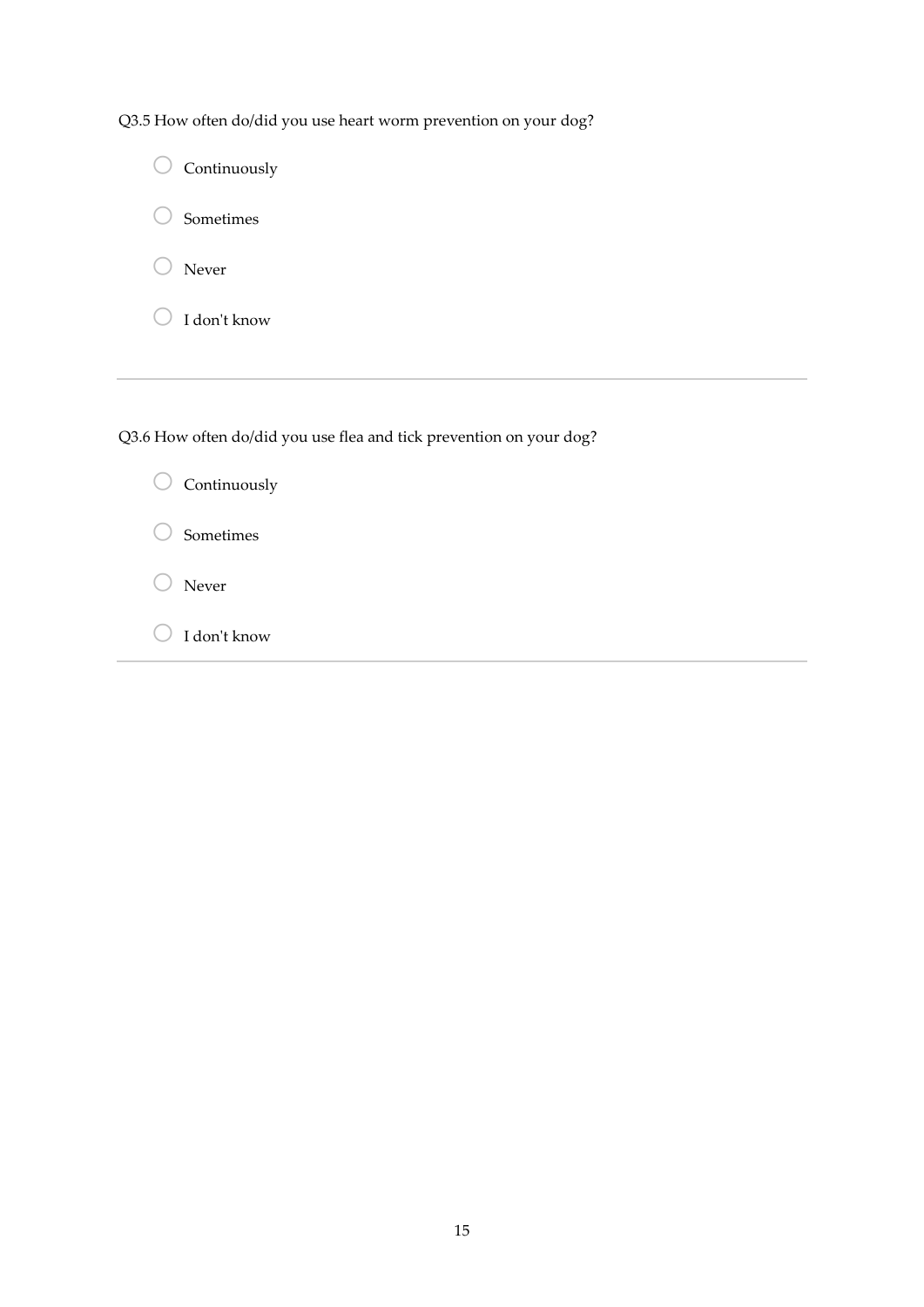| Q3.7 Are there any locations or methods you would <b>not</b> use to obtain a dog? (Select all that apply) |
|-----------------------------------------------------------------------------------------------------------|
| Adoption (shelter or rescue organization)                                                                 |
| Bred them myself                                                                                          |
| Purchased directly from a breeder (on-site where dogs are bred/kept)                                      |
| Purchased directly from a breeder online (via the breeder's website)                                      |
| Purchased from online retailer                                                                            |
| Purchased from pet store                                                                                  |
| Stray                                                                                                     |
| Gift from friend/family member                                                                            |
| Other (i.e., parking lot)                                                                                 |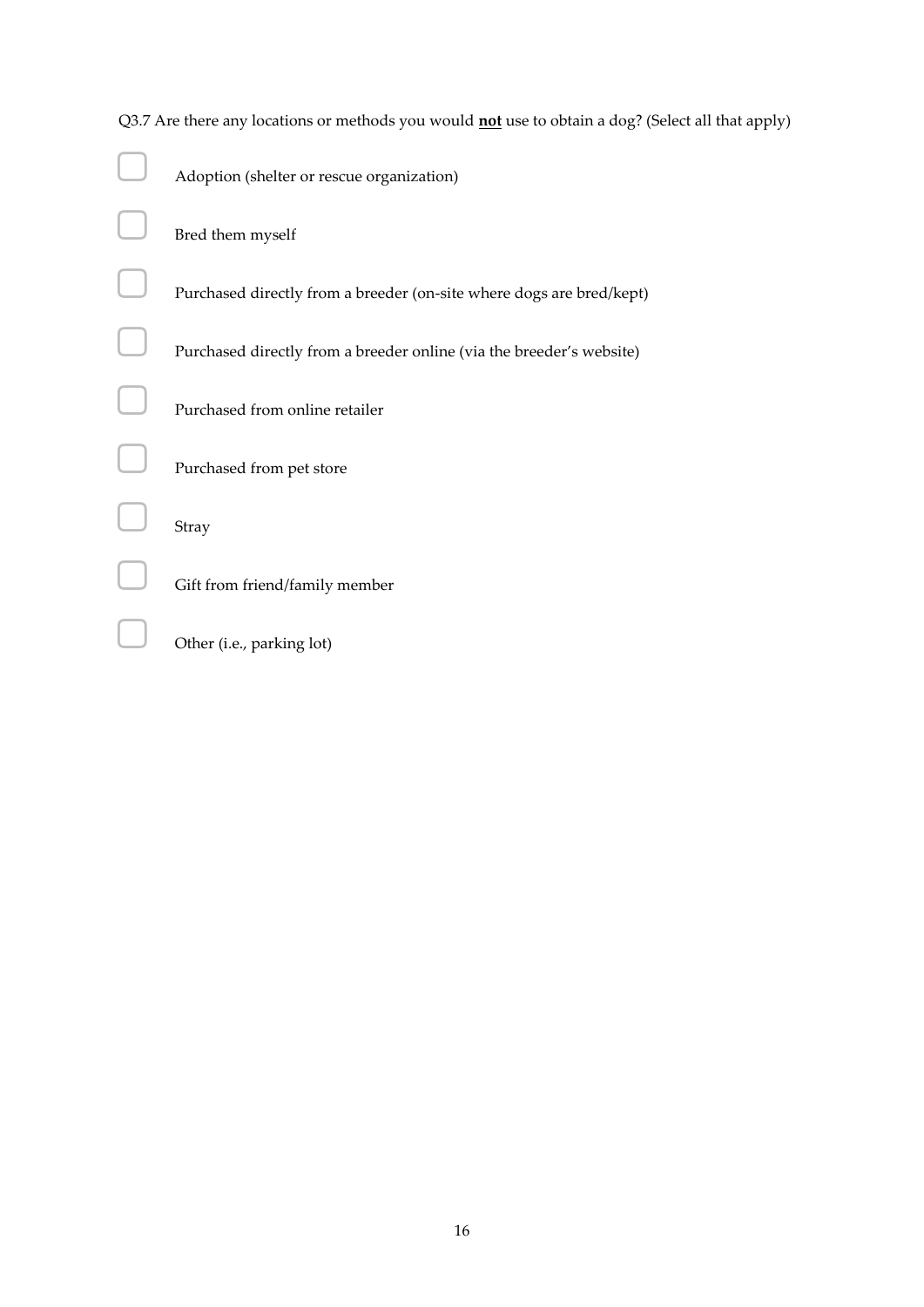|                                       | 1 (Very<br>unimportant) | $\overline{2}$ | $\mathfrak{Z}$ | 4 (Very<br>important) |
|---------------------------------------|-------------------------|----------------|----------------|-----------------------|
| <b>Breed</b>                          |                         |                |                |                       |
| Appearance                            |                         |                |                |                       |
| Compatibility with<br>owner lifestyle |                         |                |                |                       |
| Behavior                              |                         |                |                |                       |
| Genetic health                        |                         |                |                |                       |
| Physical health                       |                         |                |                |                       |
| Cost                                  |                         |                |                |                       |
| Experience/reputation<br>of source    |                         |                |                |                       |
| Source of the dog                     |                         |                |                |                       |
|                                       |                         |                |                |                       |

Q3.8 What characteristics do you look for or believe are most important in acquiring a dog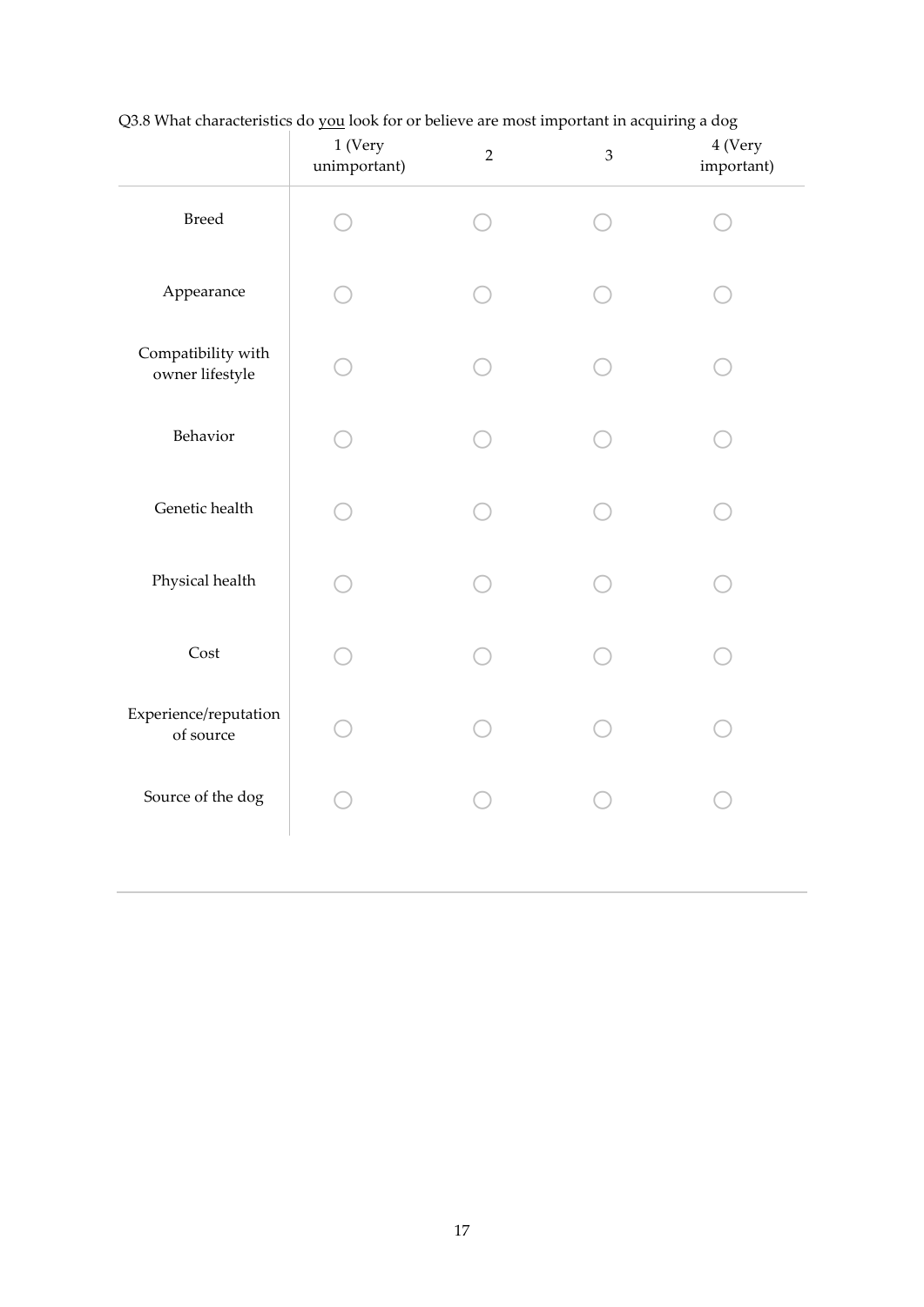|                                       | $1$ (Very<br>unimportant) | $\overline{2}$ | $\mathfrak{Z}$ | 4 (Very<br>important) |
|---------------------------------------|---------------------------|----------------|----------------|-----------------------|
| Breed                                 |                           |                |                |                       |
| Appearance                            |                           |                |                |                       |
| Compatibility with<br>owner lifestyle |                           |                |                |                       |
| Behavior                              |                           |                |                |                       |
| Genetic Health                        |                           |                |                |                       |
| Physical Health                       |                           |                |                |                       |
| Experience/reputation<br>of source    |                           |                |                |                       |
| Cost                                  |                           |                |                |                       |
| Source of the dog                     |                           |                |                |                       |
|                                       |                           |                |                |                       |

Q3.9 What are characteristics you believe other people look for or find most important when acquiring a dog?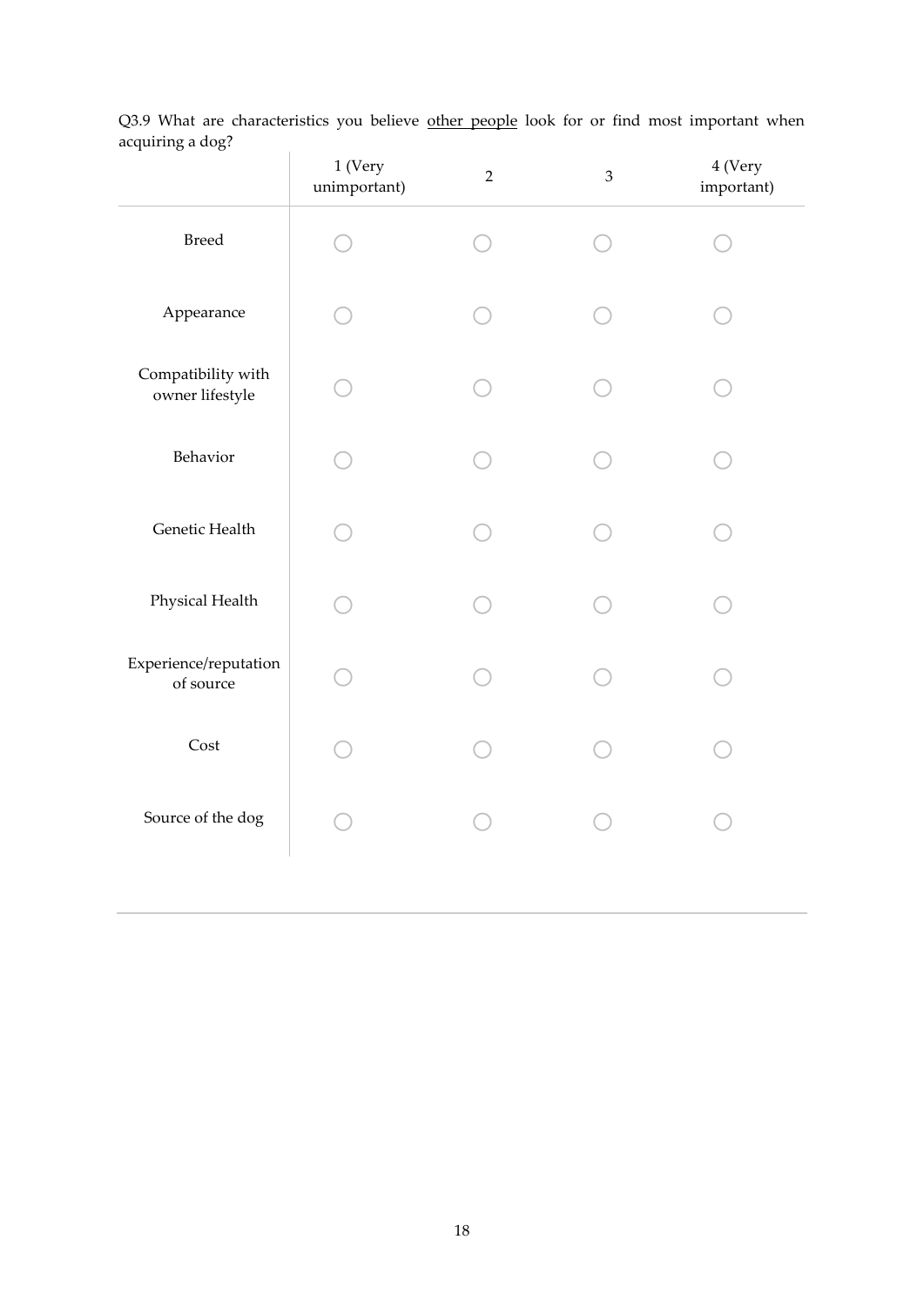Q3.10 I believe that dogs can be bred responsibly.

 $\bigcirc$  Yes  $\bigcirc$  No

Q3.11 I believe that dogs can be bred ethically.



 $\bigcirc$  No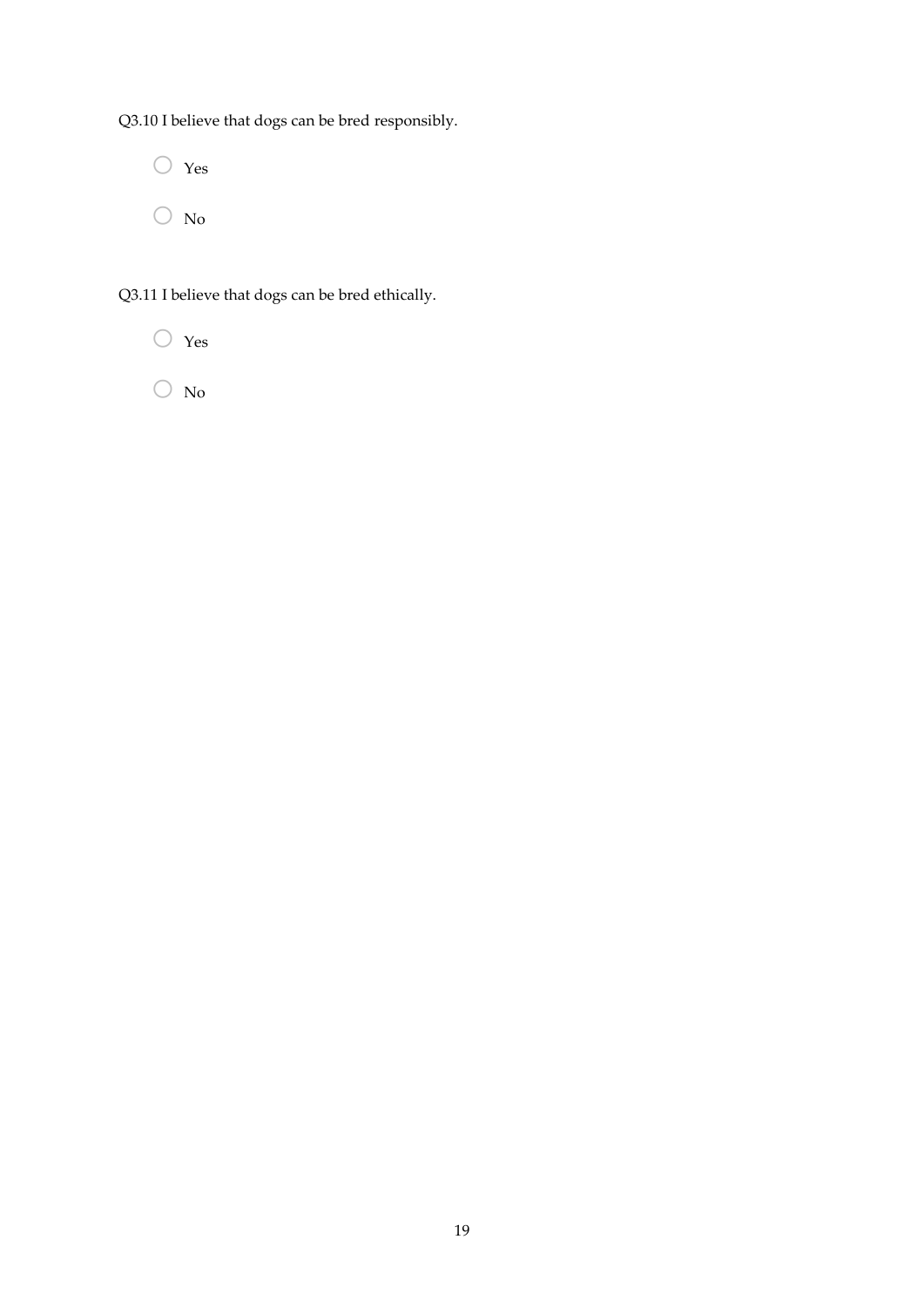|                                                                                            | $\mathbf{1}$<br>(Completely<br>agree) | $\overline{2}$ | $\mathfrak 3$ | $\overline{4}$ | $\mathbf 5$ | $\boldsymbol{6}$ | 7<br>(Completely<br>disagree) |
|--------------------------------------------------------------------------------------------|---------------------------------------|----------------|---------------|----------------|-------------|------------------|-------------------------------|
| The only<br>responsible way to<br>acquire a dog is<br>through<br>shelter/rescue.           |                                       |                |               |                |             |                  |                               |
| All dogs should be<br>spayed/neutered.                                                     |                                       |                |               |                |             |                  |                               |
| There is a dog<br>overpopulation<br>problem in the US.                                     |                                       |                |               |                |             |                  |                               |
| Dogs in pet stores<br>come from<br>irresponsible<br>breeders.                              |                                       |                |               |                |             |                  |                               |
| Breeding of dogs<br>for sale is socially<br>irresponsible.                                 |                                       |                |               |                |             |                  |                               |
| People should be<br>able to buy<br>purebred dogs.                                          |                                       |                |               |                |             |                  |                               |
| People should have<br>choices as to<br>where/how to<br>obtain dogs.                        |                                       |                |               |                |             |                  |                               |
| Shelter dog<br>populations would<br>decrease if people<br>stopped buying<br>purebred dogs. |                                       |                |               |                |             |                  |                               |
| Every<br>shelter/rescue dog<br>is adoptable.                                               |                                       |                |               |                |             |                  |                               |

Q3.12 Please rate your level of agreement or disagreement with the following statements on a scale of: